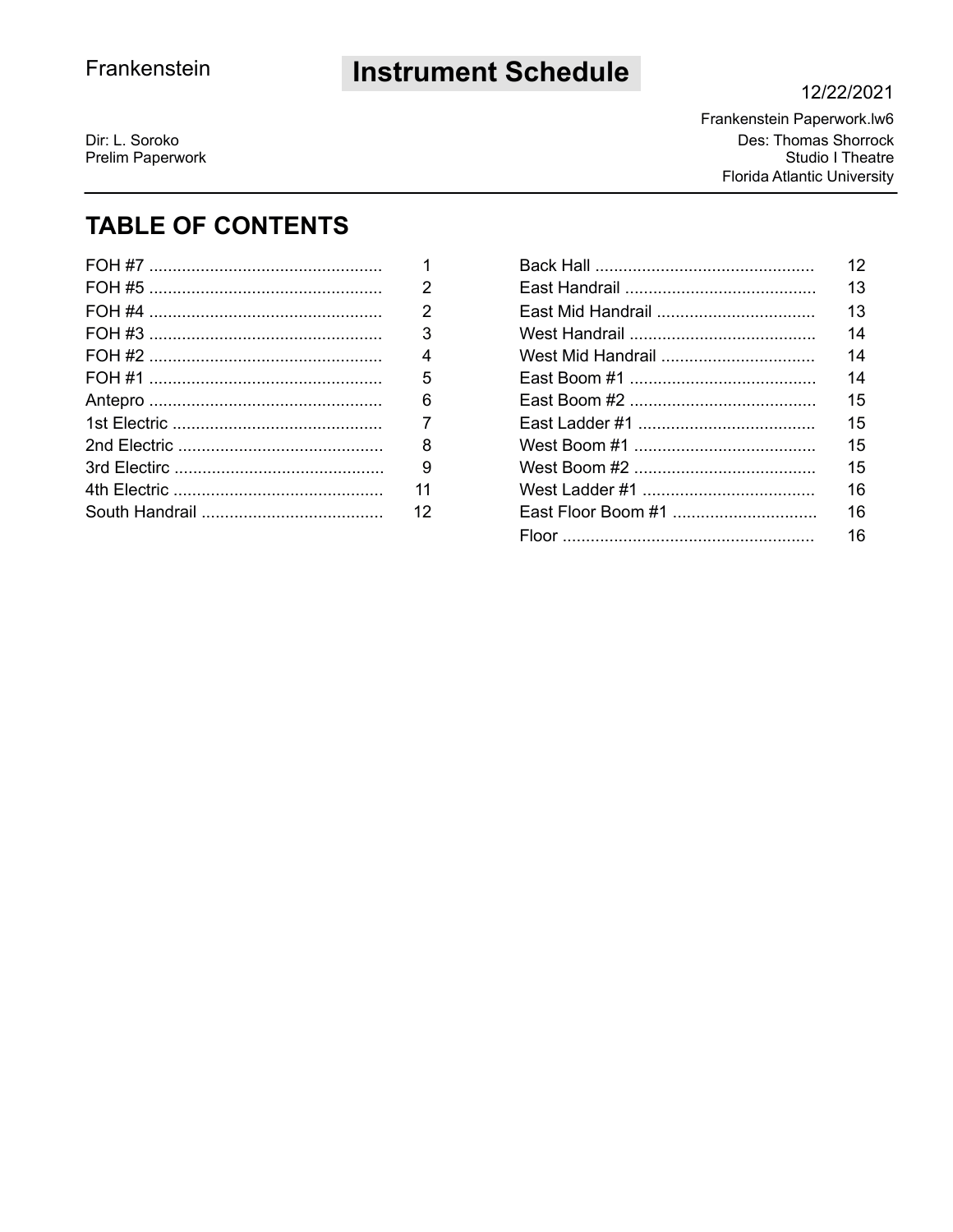# **Instrument Schedule** Page 1 of 16

Frankenstein Paperwork.lw6

Dir: L. Soroko Des: Thomas Shorrock Prelim Paperwork **Studio I Theatre** Florida Atlantic University

| U#              | Purpose                  | Instrument Type & Accessory      | Load             | Color & Gobo | Chan  | Addr | <b>Dm</b> |
|-----------------|--------------------------|----------------------------------|------------------|--------------|-------|------|-----------|
| 1               | House Light              | Altman 750Q Fresnel+Barn<br>Door | 500 <sub>w</sub> | N/C          | (500) | 1/30 |           |
| 2               | House Light              | Altman 750Q Fresnel+Barn<br>Door | 500w             | N/C          | (500) | 1/30 |           |
| 3               | Lighting X Fire          | Chauvet Hex Par Pro 12           | 54 <sub>w</sub>  |              | (602) | 3/68 |           |
| $\overline{4}$  | <b>Upper Level Aisle</b> | Strand 6x9                       | 500w             | N/C          | (497) | 1/20 |           |
| 5               | House Light              | Altman 750Q Fresnel+Barn<br>Door | 500w             | N/C          | (500) | 1/12 |           |
| $6\phantom{1}6$ | House Light              | Altman 750Q Fresnel+Barn<br>Door | 500w             | N/C          | (500) | 1/12 |           |
|                 | Lighting X Fire          | <b>Chauvet Hex Par Pro 12</b>    | 54 <sub>w</sub>  |              | (601) | 3/55 |           |
| 8               | House Light              | Altman 750Q Fresnel+Barn<br>Door | 500w             | N/C          | (500) | 1/12 |           |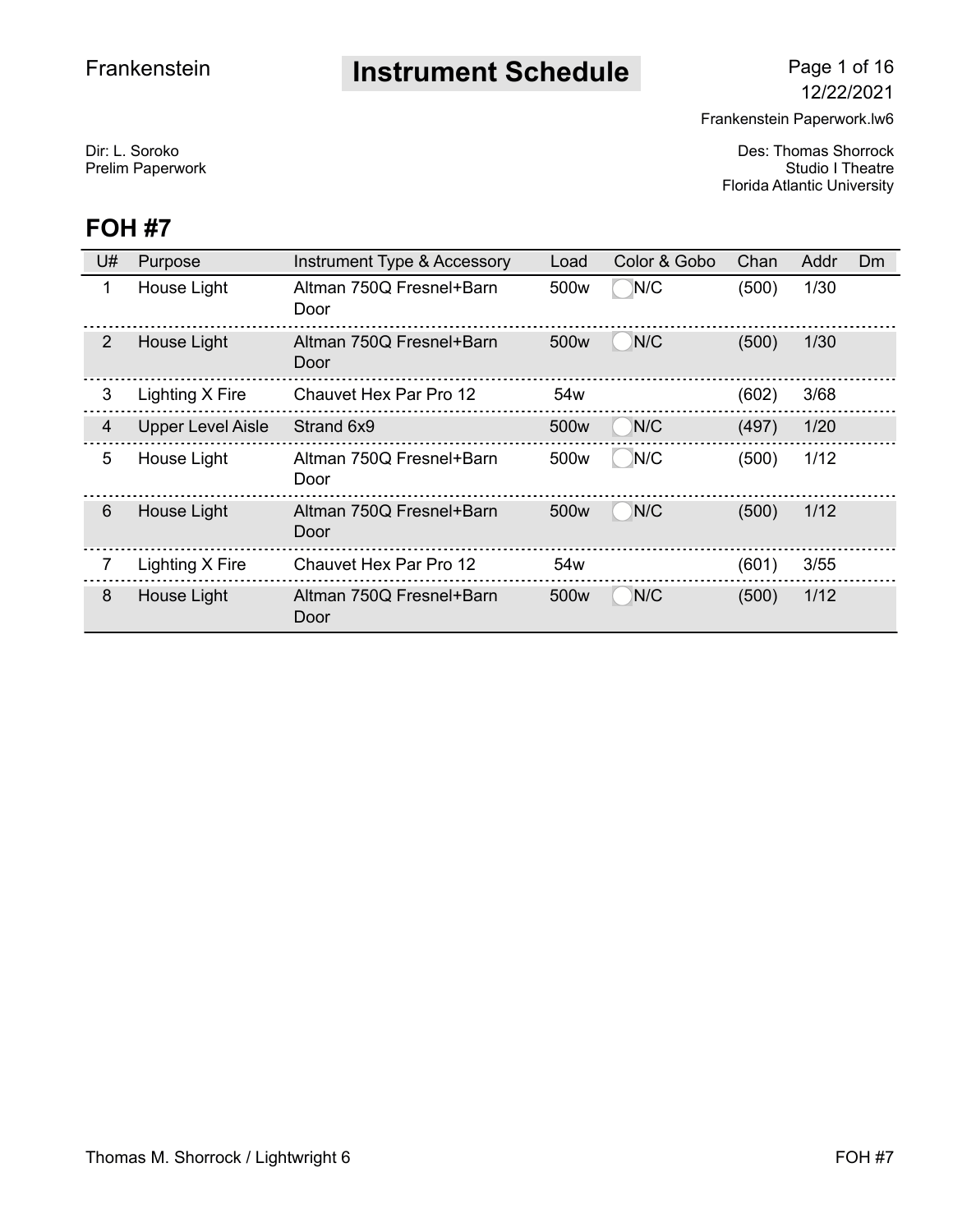**Instrument Schedule** Page 2 of 16

## **FOH #5**

| U#             | Purpose             | Instrument Type & Accessory      | Load             | Color & Gobo | Chan  | Addr | Dm |
|----------------|---------------------|----------------------------------|------------------|--------------|-------|------|----|
| 1              | House Light         | Altman 750Q Fresnel+Barn<br>Door | 500w             | N/C          | (500) | 1/63 |    |
| 2              | Lighting X Fire     | Chauvet Hex Par Pro 12           | 54w              |              | (604) | 3/94 |    |
| 3              | House Light         | Altman 750Q Fresnel+Barn<br>Door | 500 <sub>w</sub> | N/C          | (500) | 1/63 |    |
| $\overline{4}$ | House Light         | Altman 750Q Fresnel+Barn<br>Door | 500 <sub>w</sub> | N/C          | (500) | 1/51 |    |
| 5              | <b>Center Steps</b> | Strand 6x9                       | 500 <sub>w</sub> | N/C          | (479) | 1/52 |    |
| 6              | Lighting X Fire     | <b>Chauvet Hex Par Pro 12</b>    | 54 <sub>w</sub>  |              | (603) | 3/81 |    |
| 7              | House Light         | Altman 750Q Fresnel+Barn<br>Door | 500 <sub>w</sub> | N/C          | (500) | 1/51 |    |
| 8              | <b>House Light</b>  | Altman 750Q Fresnel+Barn<br>Door | 500 <sub>w</sub> | N/C          | (500) | 1/51 |    |

| J# | <b>Purpose</b>      | Instrument Type & Accessory | Load             | Color & Gobo | Chan  | Addr | Dm |
|----|---------------------|-----------------------------|------------------|--------------|-------|------|----|
|    | SL Letters          | Source Four 10              | 575w             | N/C          | (502) | 1/64 |    |
|    | House               | Chandlier                   | 1 75kW           |              | (499) | 1/55 |    |
|    | <b>SRIF</b> Fitters | Source Four 10              | 575 <sub>w</sub> | N/C          | (501) | 1/45 |    |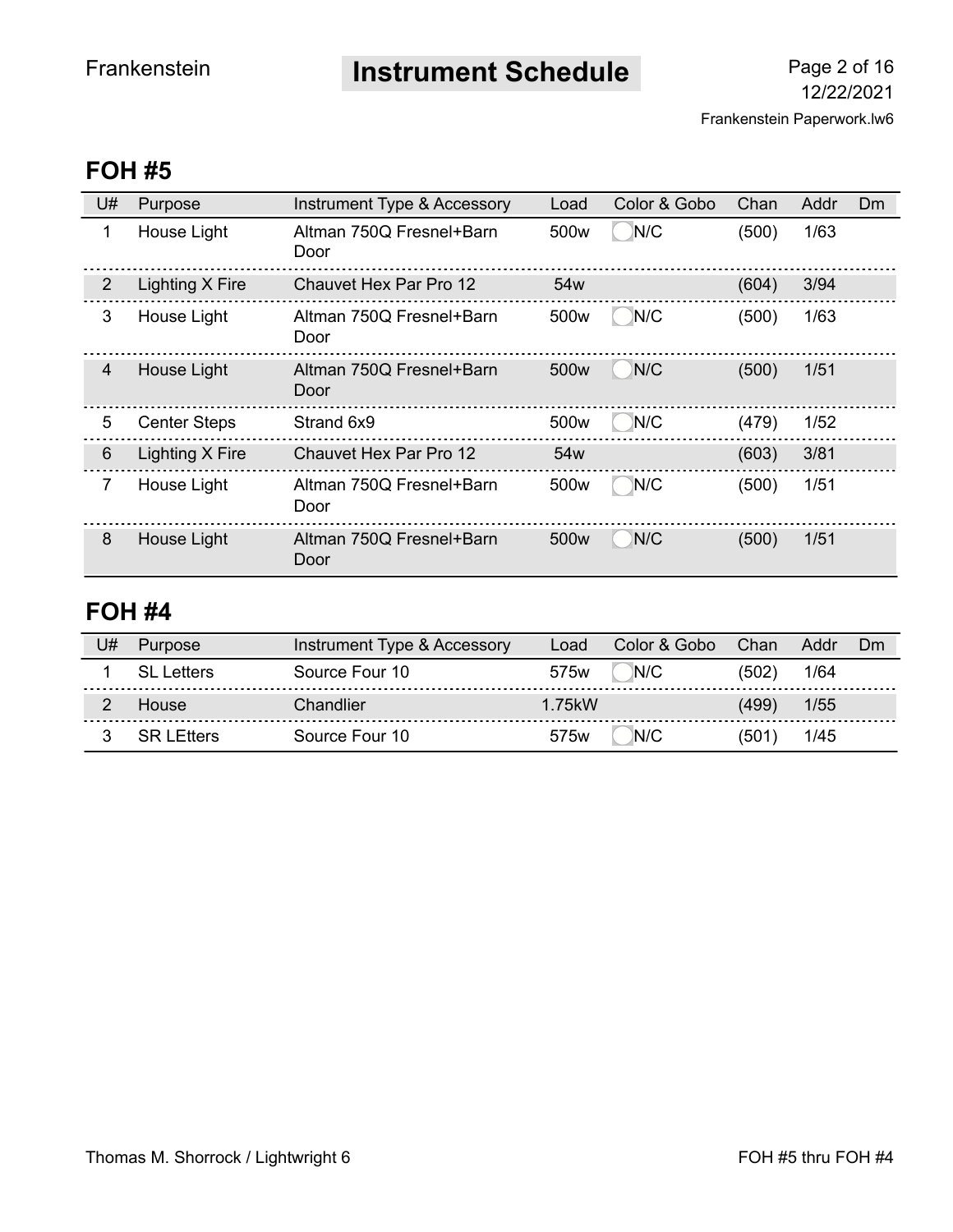**Instrument Schedule** Page 3 of 16

| U#             | Purpose                           | Instrument Type & Accessory      | Load             | Color & Gobo              | Chan  | Addr  | <b>Dm</b> |
|----------------|-----------------------------------|----------------------------------|------------------|---------------------------|-------|-------|-----------|
| $\mathbf{1}$   | House Light                       | Altman 750Q Fresnel+Barn<br>Door | 500 <sub>w</sub> | N/C                       | (500) | 1/67  |           |
| $\overline{2}$ | Area 4 Front                      | Source Four 36                   | 575w             | R302,<br>R <sub>132</sub> | (4)   | 1/66  |           |
| 3              | Area 2 Front                      | Source Four 36                   | 575w             | R302,<br>R132             | (2)   | 1/65  |           |
| $\overline{4}$ | House Light                       | Altman 750Q Fresnel+Barn<br>Door | 500 <sub>w</sub> | N/C                       | (500) | 1/67  |           |
| 5              | Center Right Front Source Four 36 |                                  | 575w             | R302,<br>R <sub>132</sub> | (14)  | 1/62  |           |
| 6              | Area 7 Front                      | Source Four 26                   | 575w             | R302,<br>R132             | (7)   | 1/59  |           |
| 7              | Area 3 Front                      | Source Four 36                   | 575w             | R302,<br>R <sub>132</sub> | (3)   | 1/58  |           |
| 8              | House Light                       | Altman 750Q Fresnel+Barn<br>Door | 500 <sub>w</sub> | N/C                       | (500) | 1/50  |           |
| 9              | <b>Center Left Front</b>          | Source Four 36                   | 575w             | R302,<br>R132             | (13)  | 1/54  |           |
| 10             | Area 11 Front                     | Source Four 26                   | 575w             | R302,<br>R132             | (11)  | 1/53  |           |
| 11             | Area 6 Front                      | Source Four 26                   | 575w             | R302,<br>R <sub>132</sub> | (6)   | 1/47  |           |
| 12             | House Light                       | Altman 750Q Fresnel+Barn<br>Door | 500 <sub>w</sub> | N/C                       | (500) | 1/50  |           |
| 13             | Area 1 Front                      | Source Four 36                   | 575w             | R302,<br>R132             | (1)   | 1/46  |           |
| 14             | <b>Lighting X Fire</b>            | Chauvet Hex Par Pro 12           | 54w              |                           | (605) | 3/120 |           |
| 15             | House Light                       | Altman 750Q Fresnel+Barn<br>Door | 500w             | N/C                       | (500) | 1/50  |           |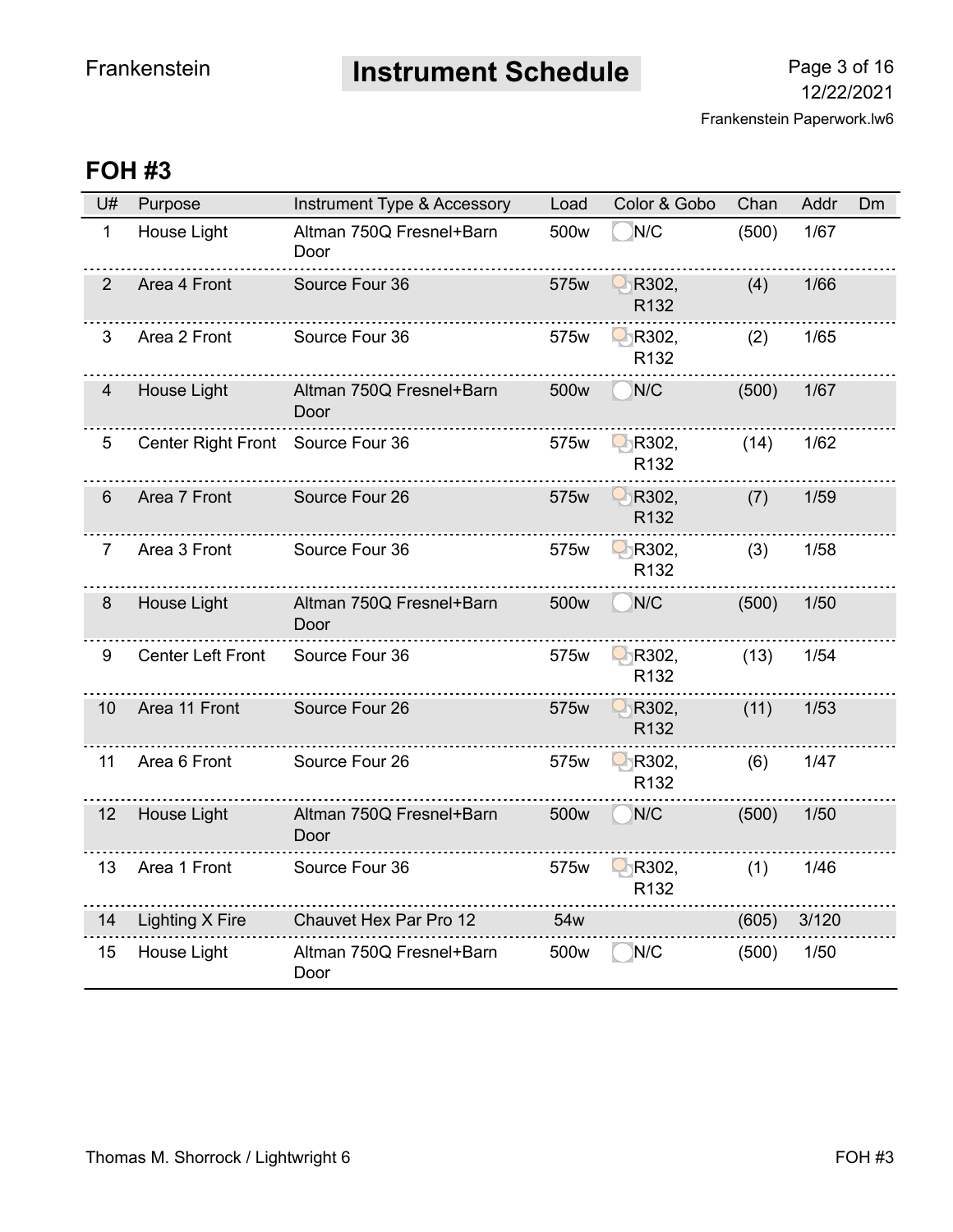**Instrument Schedule** Page 4 of 16

| U#             | Purpose                             | Instrument Type & Accessory      | Load | Color & Gobo                         | Chan  | Addr  | Dm |
|----------------|-------------------------------------|----------------------------------|------|--------------------------------------|-------|-------|----|
| $\mathbf 1$    | Lighting X Fire                     | Chauvet Hex Par Pro 12           | 54w  |                                      | (606) | 3/107 |    |
| $2^{\circ}$    | House Light                         | Altman 750Q Fresnel+Barn<br>Door | 500w | R360,<br>R <sub>132</sub>            | (25)  |       |    |
| 3.1            | I Cue SR Front                      | Source Four 19                   | 575w | R <sub>132</sub>                     | (613) | 1/101 |    |
| 3.2            | <b>SR DMX Iris</b>                  | <b>DMX</b> Iris                  | 12w  |                                      | (613) | 3/149 |    |
| 3.3            | SR I-Cue                            | I-Cue                            | 31w  |                                      | (613) | 3/145 |    |
| $\overline{4}$ | <b>R Front Tone Blue</b>            | Source Four PAR MFL              | 575w | R360,<br>R <sub>132</sub>            | (24)  | 1/76  |    |
| 5.1            | R Breakup Lamp                      | Source Four 36                   | 575w | T:R71041                             | (50)  | 1/95  |    |
| 5.2            |                                     | <b>MXR Scroller</b>              | 48w  |                                      | (50)  | 3/166 |    |
| 6.1            | RC Breakup Lamp                     | Source Four 36                   | 575w | T:R71041                             | (49)  | 1/94  |    |
| 6.2            |                                     | <b>MXR Scroller</b>              | 48w  |                                      | (49)  | 3/164 |    |
| $\overline{7}$ | C Front Tone Blue                   | Source Four PAR MFL              | 575w | $\bigcirc$ R360,<br>R <sub>132</sub> | (23)  | 1/91  |    |
| 8.1            | LC Breakup Lamp                     | Source Four 36                   | 575w |                                      | (47)  | 1/90  |    |
| 8.2            |                                     | <b>MXR Scroller</b>              | 48w  |                                      | (47)  | 3/162 |    |
| 9.1            | L Breakup Lamp                      | Source Four 36                   | 575w |                                      | (46)  | 1/87  |    |
| 9.2            |                                     | <b>MXR Scroller</b>              | 48w  |                                      | (46)  | 3/160 |    |
| 10             | <b>LC Front Tone</b><br><b>Blue</b> | Source Four PAR MFL              | 575w | R360,<br>R <sub>132</sub>            | (22)  | 1/85  |    |
| 11.1           | I Cue SL Front                      | Source Four 19                   | 575w | R <sub>132</sub>                     | (611) | 1/83  |    |
| 11.2           |                                     | <b>DMX</b> Iris                  | 12w  |                                      | (611) | 3/139 |    |
| 11.3           |                                     | I-Cue                            | 31w  |                                      | (611) | 3/135 |    |
| 12             | L Front Blue Tone                   | Source Four PAR MFL              | 575w | R360,<br>R132                        | (21)  | 1/80  |    |
| 13             | Area 5 Front                        | Source Four 36                   | 575w | R302,<br>R132                        | (5)   | 1/78  |    |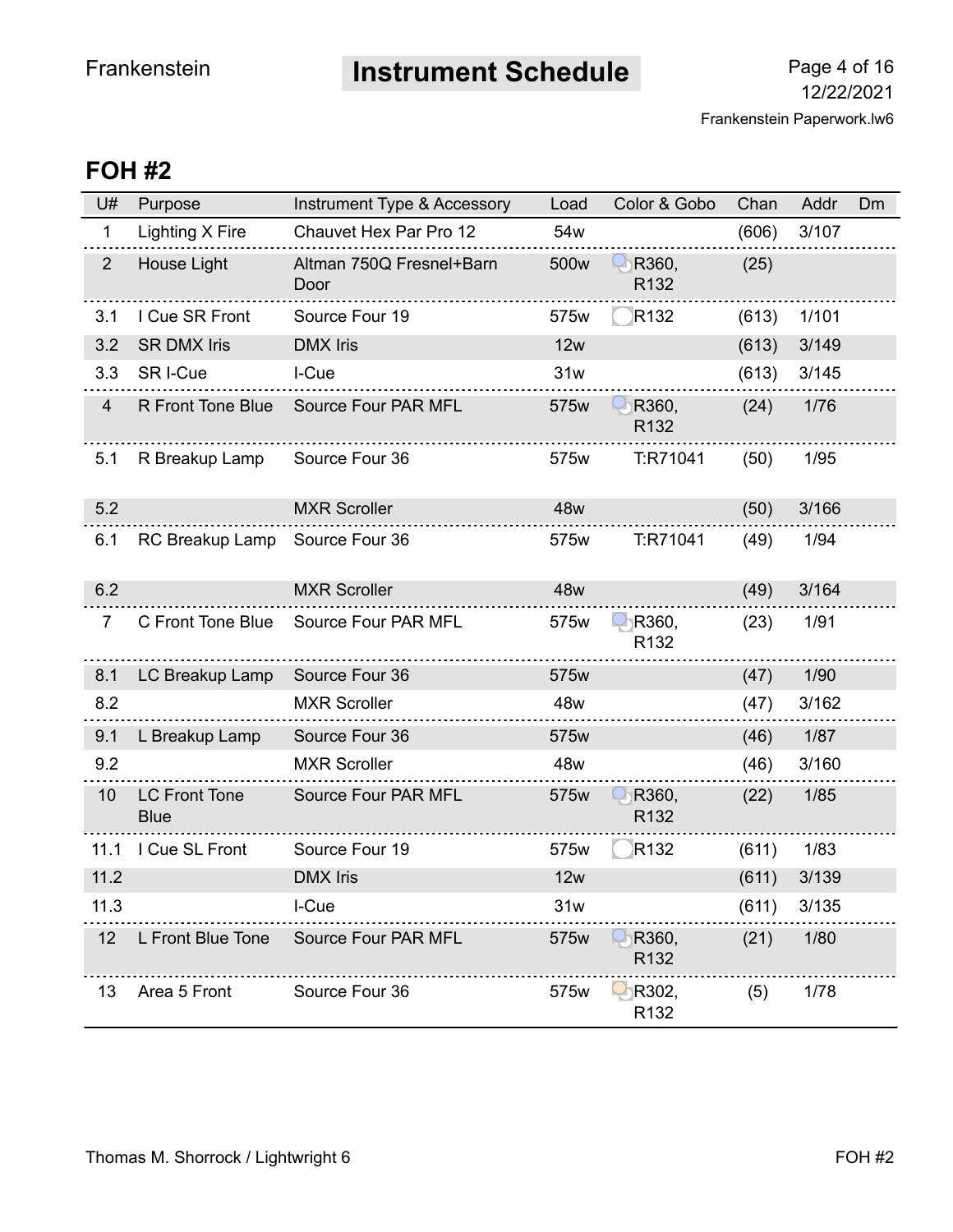**Instrument Schedule** Page 5 of 16

Frankenstein Paperwork.lw6 12/22/2021

| U#             | Purpose                            | Instrument Type & Accessory | Load | Color & Gobo     | Chan  | Addr  | <b>Dm</b> |
|----------------|------------------------------------|-----------------------------|------|------------------|-------|-------|-----------|
| 1              | Center Right / Side                | Source Four 36              | 575w | R62, R132        | (214) | 1/103 |           |
| $\overline{2}$ | Spare #5                           | Source Four 26              | 575w | R <sub>132</sub> | (520) | 1/102 |           |
| 3              | Area 3 / Side                      | Source Four 26              | 575w | R62, R132        | (203) | 1/100 |           |
| $\overline{4}$ | Spare #4                           | Source Four 26              | 575w | R <sub>132</sub> | (519) | 1/99  |           |
| 5              | Area 4 / Side                      | Source Four 26              | 575w | R <sub>132</sub> | (104) | 1/98  |           |
| $6\phantom{1}$ | Center Left / Side                 | Source Four 36              | 575w | R62, R132        | (213) | 1/97  |           |
| $\overline{7}$ | Area 5 / Side                      | Source Four 26              | 575w | R62, R132        | (205) | 1/93  |           |
| 8              | Area 2 / Side                      | Source Four 26              | 575w | R <sub>132</sub> | (102) | 1/92  |           |
| 9              | Area 1 / Side                      | Source Four 26              | 575w | R62, R132        | (201) | 1/89  |           |
| 10             | Spare #3                           | Source Four 26              | 575w | R <sub>132</sub> | (518) | 1/88  |           |
| 11             | Center Right \ Side Source Four 36 |                             | 575w | R <sub>132</sub> | (114) | 1/86  |           |
| 12             | Spare #2                           | Source Four 26              | 575w | R <sub>132</sub> | (517) | 1/84  |           |
| 13             | Area 3 \ Side                      | Source Four 26              | 575w | R <sub>132</sub> | (103) | 1/82  |           |
| 14             | Spare #1                           | Source Four 26              | 575w | R <sub>132</sub> | (516) | 1/81  |           |
| 15             | Center Left \ Side                 | Source Four 36              | 575w | R <sub>132</sub> | (113) | 1/79  |           |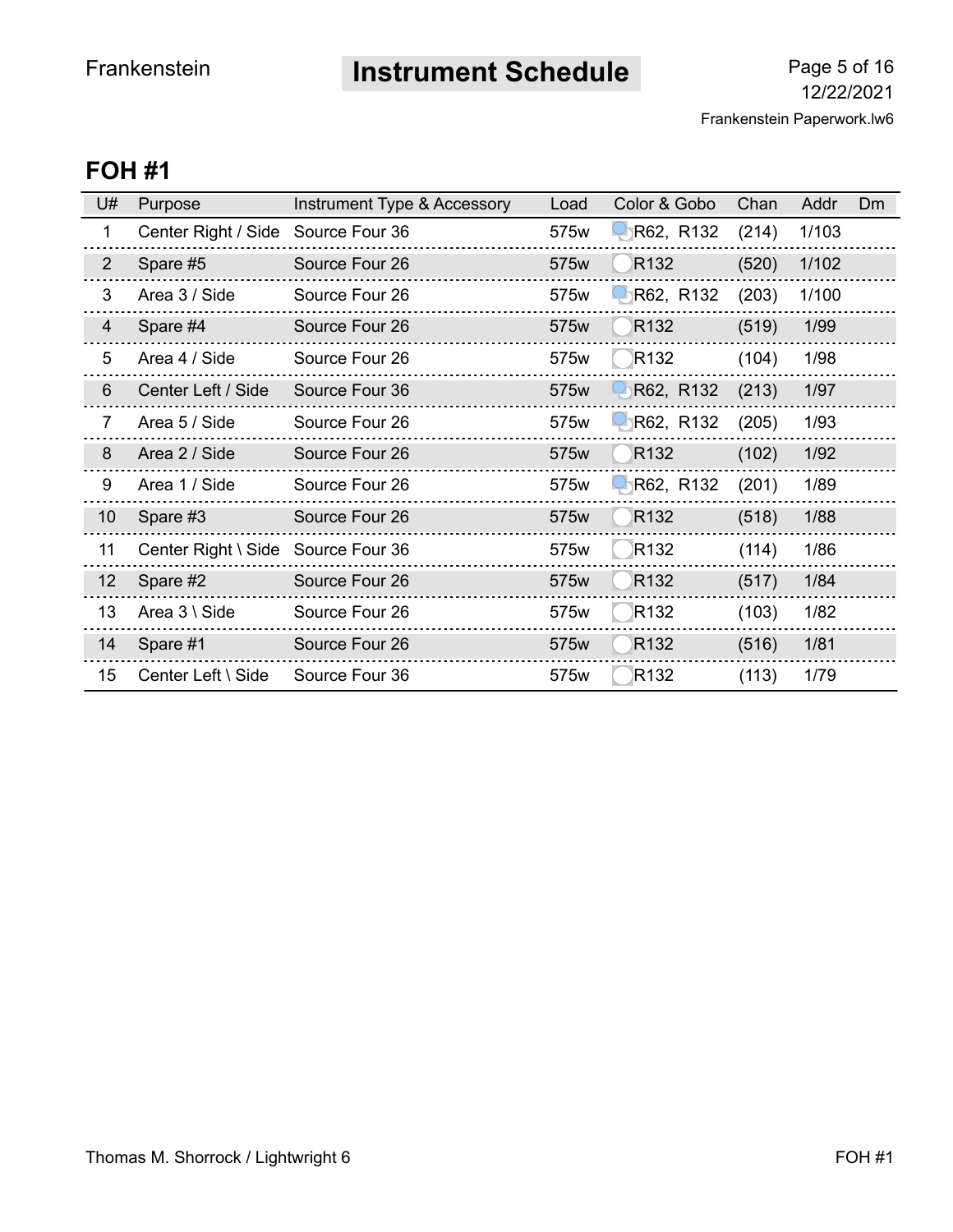**Instrument Schedule** Page 6 of 16

## **Antepro**

| U#             | Purpose               | Instrument Type & Accessory                | Load        | Color & Gobo               | Chan  | Addr  | <b>Dm</b> |
|----------------|-----------------------|--------------------------------------------|-------------|----------------------------|-------|-------|-----------|
| $\mathbf{1}$   | Down L                | Showline SL 155 LED Par+<br>Top Hat        | <b>128w</b> |                            | (616) | 3/280 |           |
| $\overline{2}$ | <b>Breakup C</b>      | Source Four 36                             | 575w        | <b>PR372, T:</b><br>R77208 | (55)  | 1/105 |           |
| 3              | <b>Blue Bax L</b>     | Source Four PAR WFL+Barn<br>Door           | 575w        | $\blacksquare$ R74         | (30)  | 1/106 |           |
| 4              | Down LC               | Showline SL 155 LED Par+<br>Top Hat        | <b>128w</b> |                            | (615) | 3/264 |           |
| 5              | <b>Blue BAx LC</b>    | Source Four PAR WFL+Barn<br>Door           | 575w        | R74                        | (29)  |       |           |
| 6              | <b>Cobblestone SL</b> | Source Four 36                             | 575w        | <b>R373, T:</b><br>R77787  | (71)  | 1/108 |           |
| 7              | Breakup L             | Source Four 36                             | 575w        | <b>BR372, T:</b><br>R77208 | (54)  | 1/130 |           |
| 8              | Down CL               | Showline SL 155 LED Par+<br><b>Top Hat</b> | <b>128w</b> |                            | (614) | 3/248 |           |
| 9              | <b>Blue Bax RC</b>    | Source Four PAR WFL+Barn<br>Door           | 575w        | <b>R74</b>                 | (27)  | 1/126 |           |
| 10             | <b>Cobblestone SR</b> | Source Four 36                             | 575w        | <b>R373, T:</b><br>R77787  | (70)  | 1/125 |           |
| 11             | Down CR               | Showline SL 155 LED Par+<br>Top Hat        | 128w        |                            | (613) | 3/232 |           |
| 12             | <b>Breakup R</b>      | Source Four 36                             | 575w        | <b>OBR87, T:</b><br>R77208 | (53)  | 1/120 |           |
| 13             | Down RC               | Showline SL 155 LED Par+<br>Top Hat        | <b>128w</b> |                            | (612) | 3/216 |           |
| 14             | <b>Blue Bax R</b>     | Source Four PAR WFL+Barn<br>Door           | 575w        | R74                        | (26)  | 1/119 |           |
| 15             | <b>Breakup C</b>      | Source Four 36                             | 575w        | <b>ODR87, T:</b><br>R77208 | (52)  | 1/77  |           |
| 16             | Down RC               | Showline SL 155 LED Par+<br>Top Hat        | <b>128w</b> |                            | (611) | 3/200 |           |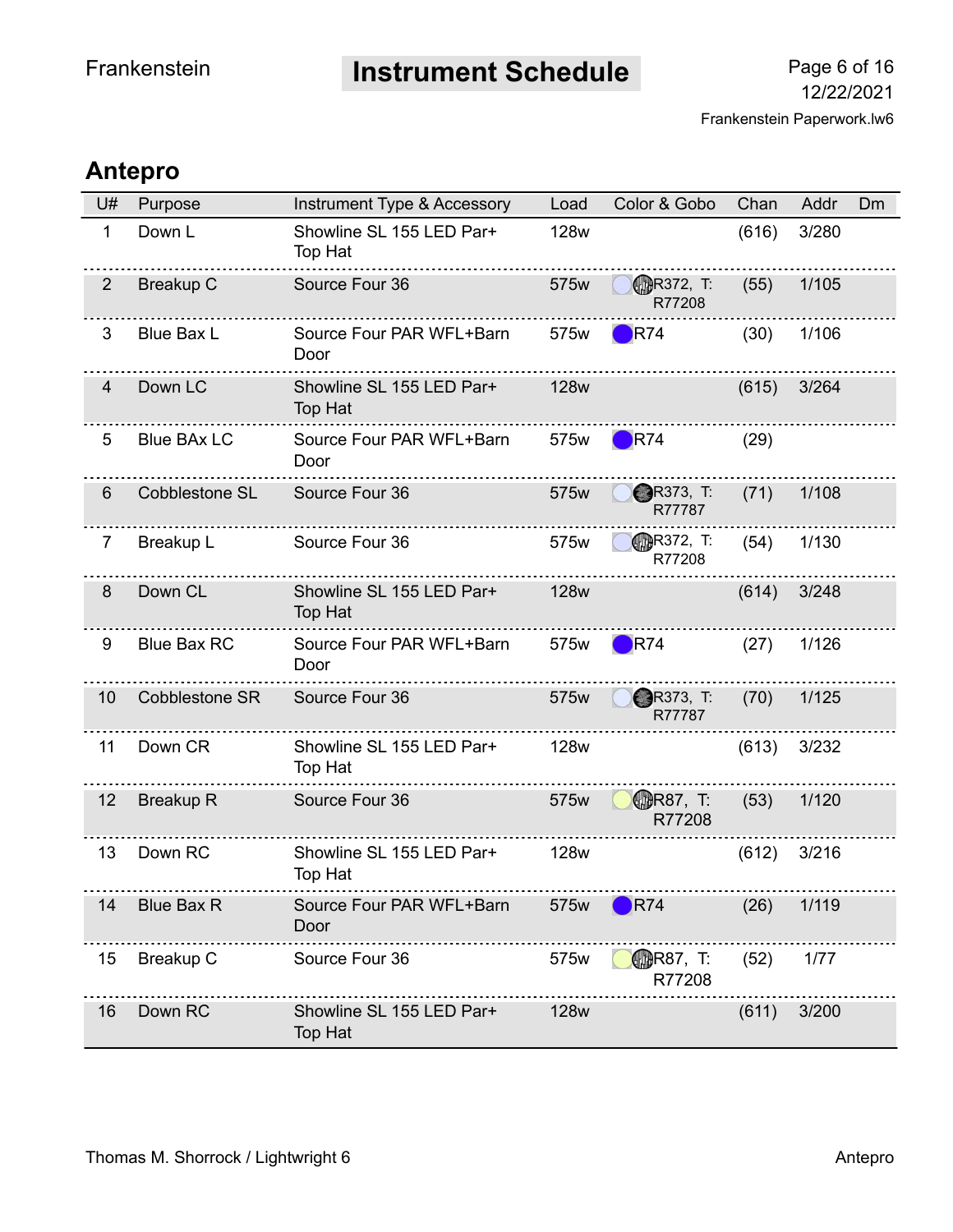**Instrument Schedule** Page 7 of 16

## **1st Electric**

| U#             | Purpose          | Instrument Type & Accessory | Load | Color & Gobo                | Chan  | Addr  | <b>Dm</b> |
|----------------|------------------|-----------------------------|------|-----------------------------|-------|-------|-----------|
| $\overline{2}$ | <b>Breakup C</b> | Source Four 36              | 575w | <b>GDR372, T:</b><br>R77208 | (61)  | 1/143 |           |
| 3.1            | Scroll Lamp      | Source Four 36              | 575w | T:R71041                    | (48)  | 1/140 |           |
| 3.2            |                  | <b>MXR Scroller</b>         | 48w  |                             | (48)  | 3/162 |           |
| $\overline{4}$ | <b>Breakup L</b> | Source Four 36              | 575w | <b>BR372, T:</b><br>R77208  | (60)  | 1/139 |           |
| 5              | Area 11          | Source Four 26              | 575w | R62, R132                   | (211) | 1/138 |           |
| 6              | Area 6           | Source Four 36              | 575w | R62, R132                   | (206) | 1/135 |           |
| $\overline{7}$ | Area 8           | Source Four 36              | 575w |                             | (108) | 1/134 |           |
| 8.1            | I Cue CS         | Source Four 19              | 575w | R <sub>132</sub>            | (612) | 1/133 |           |
| 8.2            |                  | <b>DMX</b> Iris             | 12w  |                             | (612) | 3/144 |           |
| 8.3            |                  | I-Cue                       | 31w  |                             | (612) | 3/140 |           |
| 9              |                  | Source Four 26              |      |                             |       | 1/132 |           |
| 10             | <b>Breakup R</b> | Source Four 36              | 575w | <b>ODR87, T:</b><br>R77208  | (59)  | 1/124 |           |
| 11             | A11              | Source Four 26              | 575w | R <sub>132</sub>            | (111) | 1/118 |           |
| 12             | A <sub>6</sub>   | Source Four 36              | 575w | R <sub>132</sub>            | (106) | 1/117 |           |
| 13             | Breakup C        | Source Four 36              | 575w | <b>BR87, T:</b><br>R77208   | (58)  | 1/116 |           |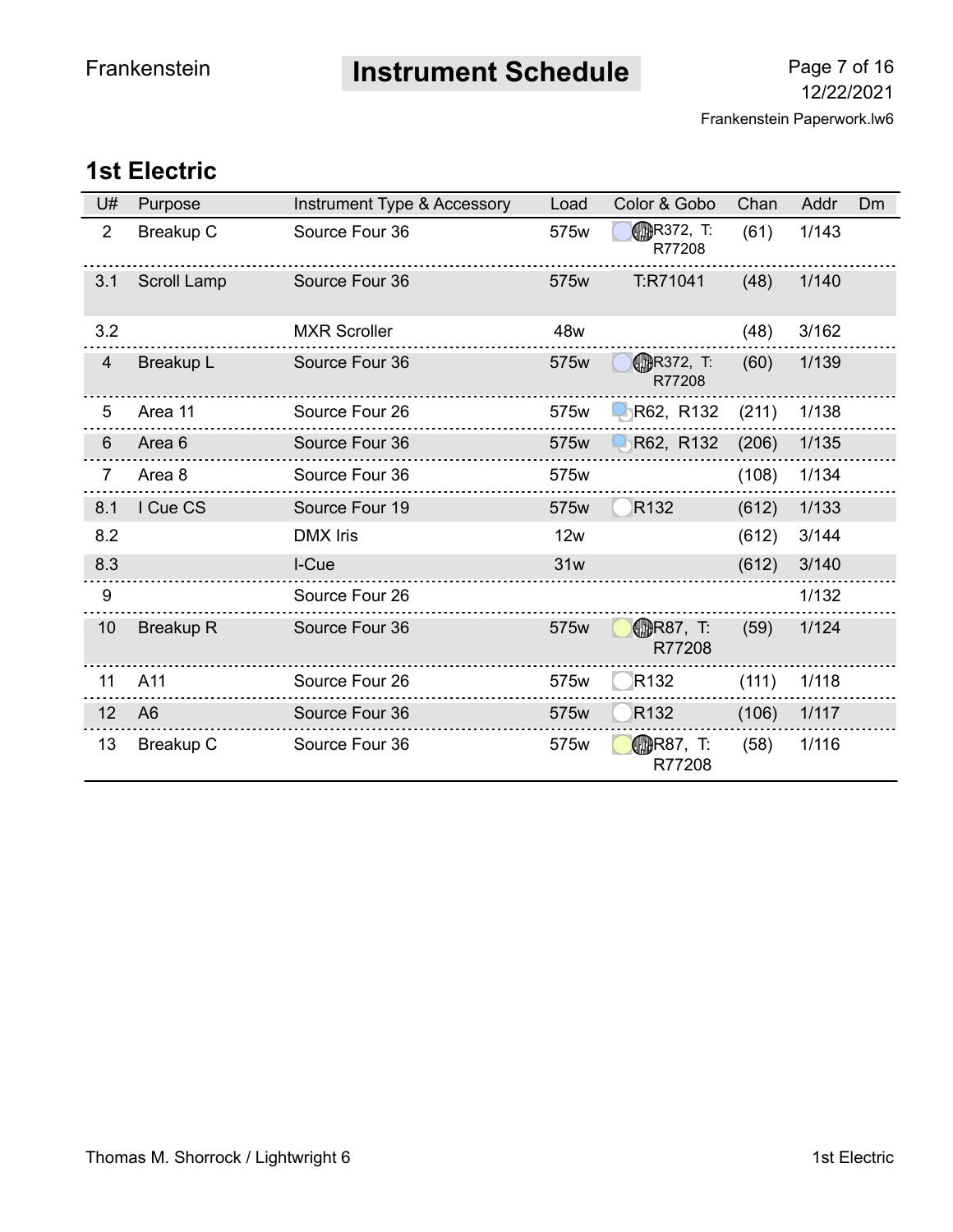**Instrument Schedule** Page 8 of 16

## **2nd Electric**

| U#             | Purpose                 | Instrument Type & Accessory      | Load        | Color & Gobo               | Chan  | Addr  | <b>Dm</b> |
|----------------|-------------------------|----------------------------------|-------------|----------------------------|-------|-------|-----------|
| 1              | Ice Breakup L           | Source Four 36                   | 575w        | ◎N/C, T:<br>R78636         | (100) | 1/141 |           |
| $\overline{2}$ | <b>Blue Bax L</b>       | Source Four PAR WFL+Barn<br>Door | 575w        | R74                        | (35)  | 1/142 |           |
| 3              | Ice Breakup LC          | Source Four 36                   | 575w        | <b>◎N/C, T:</b><br>R78636  | (99)  | 1/137 |           |
| 4              | <b>Blue BAx LC</b>      | Source Four PAR WFL+Barn<br>Door | 575w        | R74                        | (34)  | 1/131 |           |
| 5              | Ice Breakup C           | Source Four 36                   | 575w        | <b>SAN/C, T:</b><br>R78636 | (98)  | 1/129 |           |
| 6              | <b>Monster Area LED</b> | Showline SL 155 LED Par          | <b>128w</b> |                            | (617) | 3/296 |           |
| $\overline{7}$ | <b>Blue Bax C</b>       | Source Four PAR WFL+Barn<br>Door | 575w        | $\blacksquare$ R74         | (33)  | 1/128 |           |
| 8              | Ice Breakup RC          | Source Four 36                   | 575w        | ◎N/C, T:<br>R78636         | (97)  | 1/127 |           |
| 9              | <b>Blue Bax RC</b>      | Source Four PAR WFL+Barn<br>Door | 575w        | R74                        | (32)  | 1/123 |           |
| 10             | <b>Grave Down Light</b> | Source Four 19                   | 575w        | R371                       | (73)  | 1/122 |           |
| 11             | Ice Breakup R           | Source Four 36                   | 575w        | <b>◎N/C, T:</b><br>R78636  | (96)  | 1/121 |           |
| 12             | <b>Blue Bax R</b>       | Source Four PAR WFL+Barn<br>Door | 575w        | R74                        | (31)  | 1/115 |           |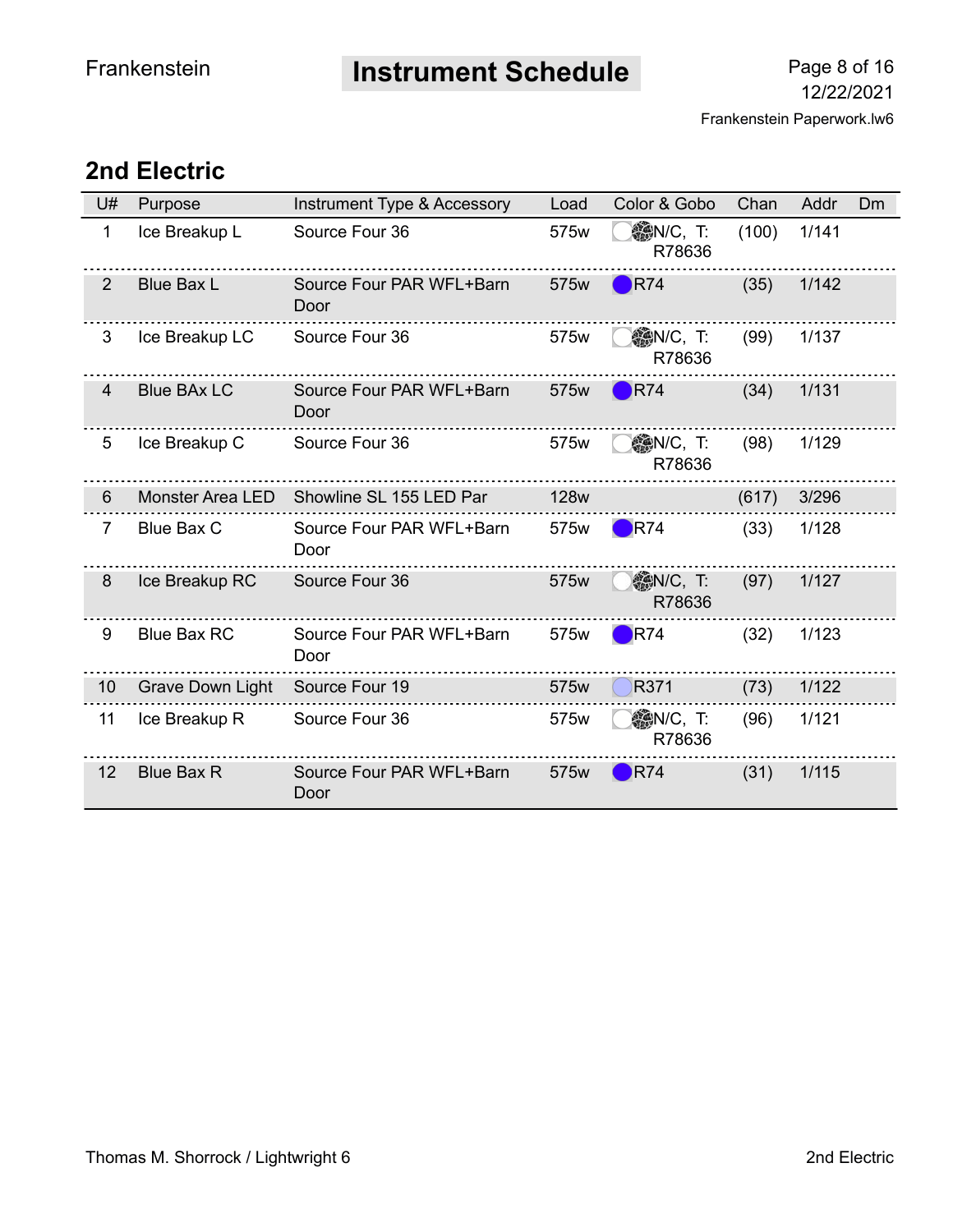**Instrument Schedule** Page 9 of 16

## **3rd Electirc**

| U#             | Purpose                                | Instrument Type & Accessory      | Load        | Color & Gobo               | Chan  | Addr   | Dm |
|----------------|----------------------------------------|----------------------------------|-------------|----------------------------|-------|--------|----|
| 1              | Side Gobo                              | Source Four 36                   | 575w        | <b>BR372, T:</b><br>R77208 | (65)  | 1/136  |    |
| $\overline{2}$ | A4 Back                                | Source Four 36                   | 575w        | R4215,<br>R <sub>132</sub> | (304) | 1/68   |    |
| 3              | M1 Back                                | Source Four 26                   | 575w        | R4215,<br>R132             | (514) | 1/69   |    |
| 4.1            | <b>Lower Rake</b><br><b>Breakup</b>    | Source Four 36                   | 575w        | T:R71041                   | (45)  | 1/70   |    |
| 4.2            |                                        | <b>MXR Scroller</b>              | 48w         |                            | (45)  | 3/170  |    |
| $\sqrt{5}$     | A <sub>2</sub> Back                    | Source Four 36                   | 575w        | R4215,<br>R <sub>132</sub> | (302) | $1/71$ |    |
| 6.1            | Sail Color                             | Source Four 36                   | 575w        |                            | (41)  | 1/72   |    |
| 6.2            |                                        | <b>MXR Scroller</b>              | 48w         |                            | (41)  | 3/166  |    |
| 7.1            | I Cue SL Back                          | Source Four 19                   | 575w        |                            | (615) | 1/61   |    |
| 7.2            |                                        | <b>DMX</b> Iris                  | 12w         |                            | (615) | 3/159  |    |
| 7.3            |                                        | I-Cue                            | 31w         |                            | (615) | 3/155  |    |
| 8.1            | Mid Rake Breakup                       | Source Four 36                   | 575w        | T:R71041                   | (44)  | 1/60   |    |
| 8.2            |                                        | <b>MXR Scroller</b>              | 48w         |                            | (44)  | 3/164  |    |
| 9              | <b>CR Back</b>                         | Source Four 36                   | 575w        | R4215,<br>R132             | (314) | 1/57   |    |
| 10             | Color down A3                          | Showline SL 155 LED Par          | <b>128w</b> |                            | (619) | 3/328  |    |
| 11             | <b>Blue Bax RC</b>                     | Source Four 36                   | 575w        | R74                        | (39)  | 1/56   |    |
| 12             | A3 Back                                | Source Four 36                   | 575w        | R4215,<br>R132             | (303) | 1/114  |    |
| 13.1           | <b>Upper Landing</b><br><b>Breakup</b> | Source Four 36                   | 575w        | T:R71041                   | (43)  | 1/113  |    |
| 13.2           |                                        | <b>MXR Scroller</b>              | 48w         |                            | (43)  | 3/168  |    |
| 14             | <b>Blue BAx LC</b>                     | Source Four PAR WFL+Barn<br>Door | 575w        | R74                        | (37)  | 1/112  |    |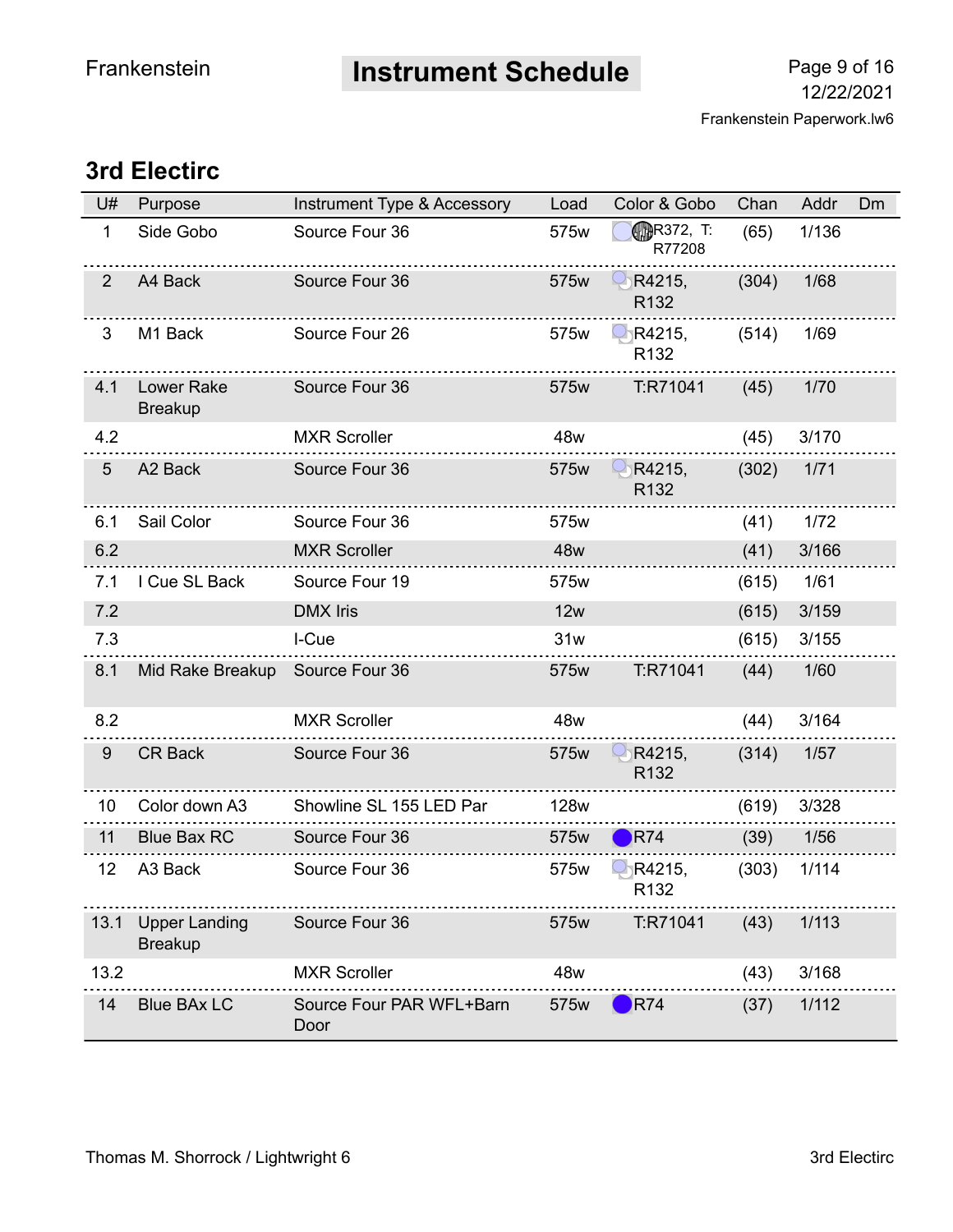**Instrument Schedule** Page 10 of 16

## **3rd Electirc**

| U#   | Purpose       | Instrument Type & Accessory | Load        | Color & Gobo               | Chan  | Addr  | <b>Dm</b> |
|------|---------------|-----------------------------|-------------|----------------------------|-------|-------|-----------|
| 15   | CL bax        | Source Four 36              | 575w        | R4215,<br>R <sub>132</sub> | (313) | 1/120 |           |
| 16   | A9 Side       | Source Four 26              | 575w        | R <sub>132</sub>           | (109) | 1/111 |           |
| 17.1 | I CUe SR Back | Source Four 19              | 575w        | R <sub>132</sub>           | (614) | 1/110 |           |
| 17.2 |               | <b>DMX</b> Iris             | 12w         |                            | (614) | 3/154 |           |
| 17.3 |               | I-Cue                       | 31w         |                            | (614) | 3/150 |           |
| 18   | A1 Back       | Source Four 36              | 575w        | R4215.<br>R <sub>132</sub> | (301) | 1/48  |           |
| 19   | Color Down A1 | Showline SL 155 LED Par     | <b>128w</b> |                            | (618) | 3/312 |           |
| 20   | Window        | Source Four 26              | 575w        | <b>OR64, T:</b><br>R78625  | (74)  | 1/109 |           |
| 21   | A5 Back       | Source Four 36              | 575w        | R4215,<br>R <sub>132</sub> | (305) | 1/38  |           |
| 22   | A1 Back       | Source Four 26              | 575w        | R4215,<br>R <sub>132</sub> | (503) | 1/75  |           |
| 23   | Mid Breakup   | Source Four 36              | 575w        | <b>ODR87, T:</b><br>R77208 | (64)  | 1/74  |           |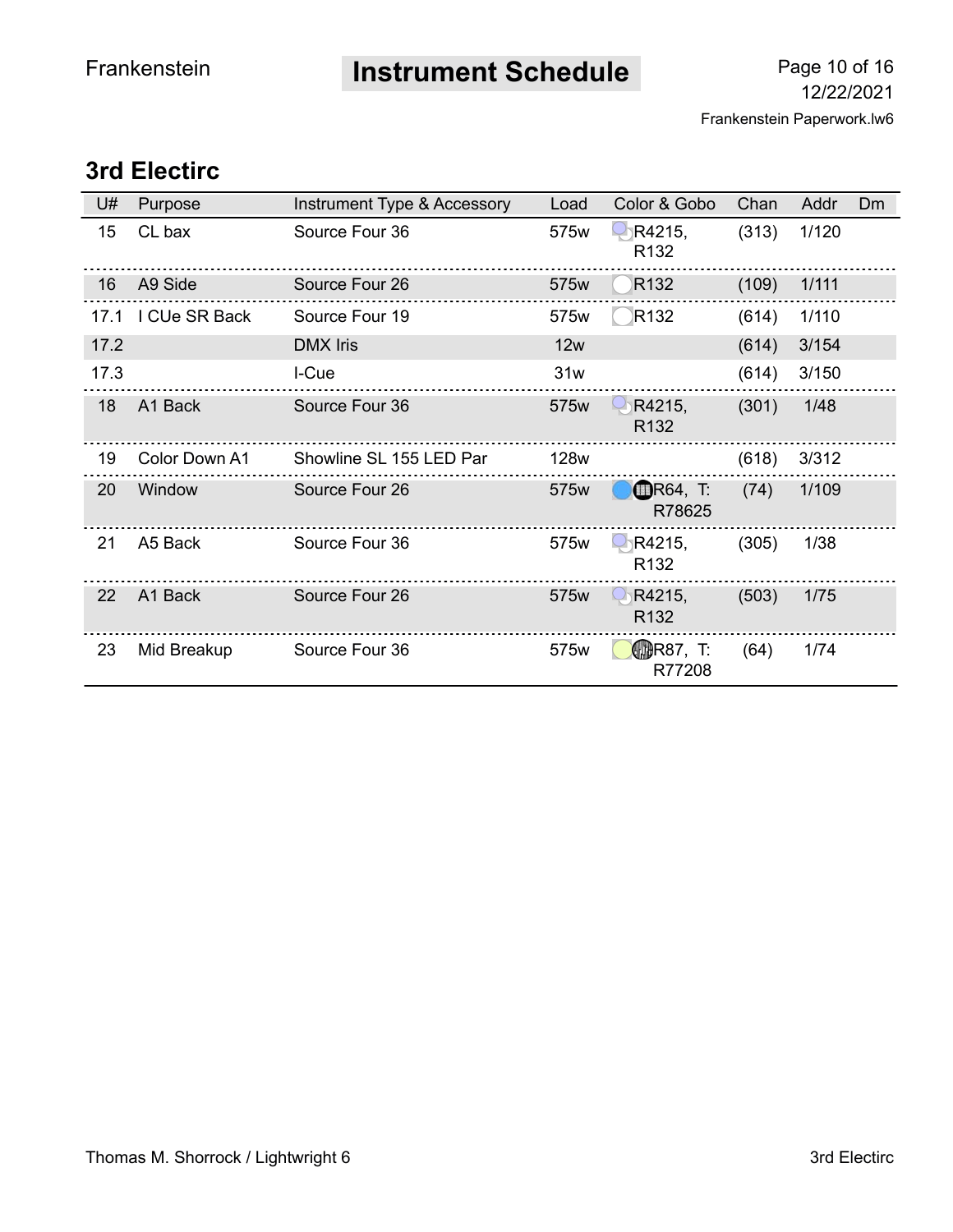**Instrument Schedule** Page 11 of 16

## **4th Electric**

| U#             | Purpose        | Instrument Type & Accessory      | Load        | Color & Gobo               | Chan  | Addr  | <b>Dm</b> |
|----------------|----------------|----------------------------------|-------------|----------------------------|-------|-------|-----------|
| 1              | A8 Back        | Source Four 36                   | 575w        | R4215,<br>R <sub>132</sub> | (308) | 1/76  |           |
| 2              | A9 / Side      | Source Four 36                   | 575w        | R62, R132                  | (209) | 1/31  |           |
| 3              | A10 / Side     | Source Four 36                   | 575w        | R62, R132                  | (210) | 1/44  |           |
| $\overline{4}$ | A7 Back        | Source Four 36                   | 575w        | R4215,<br>R <sub>132</sub> | (307) | 1/87  |           |
| 5              | <b>MC Back</b> | Source Four PAR WFL+Barn<br>Door | 575w        | R74                        | (38)  | 1/21  |           |
| 6              | A11 Color Fill | Showline SL 155 LED Par          | <b>128w</b> |                            | (620) | 3/344 |           |
| $\overline{7}$ | A11 Back       | Source Four 36                   | 575w        | R4215,<br>R <sub>132</sub> | (311) | 1/15  |           |
| 8              | A6 Back        | Source Four 36                   | 575w        | R4215,<br>R <sub>132</sub> | (306) | 1/43  |           |
| 9              | Sail Breakup   | Source Four 36                   | 575w        | R372, T:<br>R71041         | (75)  | 1/42  |           |
| 10             | A10 Side       | Source Four 36                   | 575w        | R <sub>132</sub>           | (110) | 1/41  |           |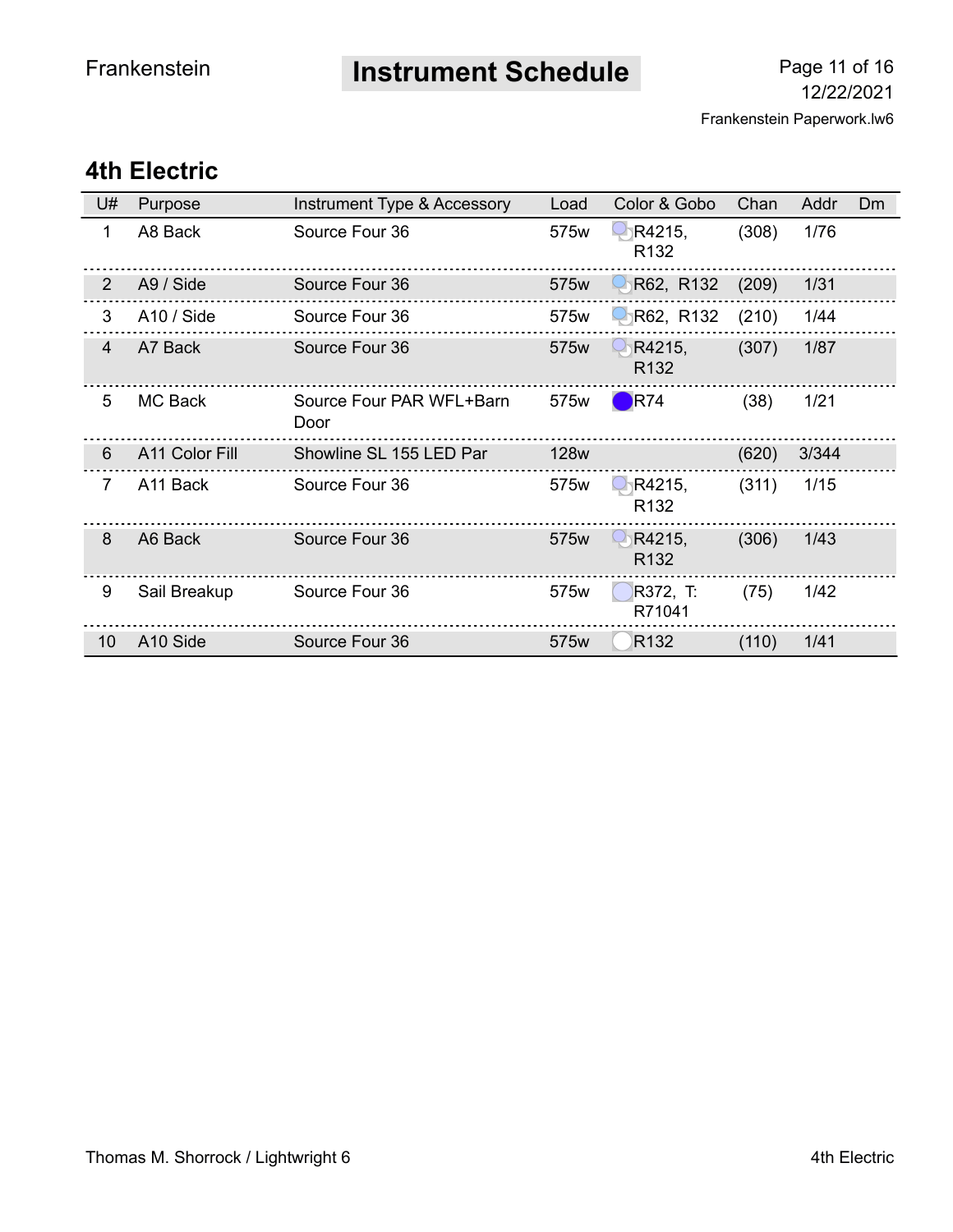**Instrument Schedule** Page 12 of 16

#### U# Purpose Instrument Type & Accessory Load Color & Gobo Chan Addr Dm 1 Body Source Four 19 575w N/C (95) 1/179 2 Cyc R Altman Spectracyc SS100 71w (634) 3/440 3 Lower Ramp Color Showline SL 155 LED Par 128w (623) 3/392 . . . . . . . . . . . . . . 4 A12 Back light Source Four 36 575w R4215, (312) R132 ............ .................. 5 Cyc RC Altman Spectracyc SS100 71w (633) 3/430 6 Mid Ramp Color Showline SL 155 LED Par 128w (622) 3/376 (309) 1/180 7 A09 Back Source Four 36 575w R1R4215, R132 . . . . . . . . . . . . . . . . . . 8 Cyc LC Altman Spectracyc SS100 71w (632) 3/420 9 Upper Ramp Color Showline SL 155 LED Par 128w (621) 3/360 . . . . . . . 10 Cyc L Altman Spectracyc SS100 71w (631) 3/410 11 A 10 Back Source Four 36 575w R1R4215, (310) R132

## **South Handrail**

## **Back Hall**

| U# | Purpose            | Instrument Type & Accessory | Load | Color & Gobo                 | Chan | Addr  | <b>Dm</b> |
|----|--------------------|-----------------------------|------|------------------------------|------|-------|-----------|
| 1  | <b>Cloud Clear</b> | Source Four 50              | 575w | $N/C$ , T:<br>R77828         | (93) | 1/165 |           |
| 2  | Cloud Warm         | Source Four 50              | 575w | <b>R08. T:</b><br>R77829     | (92) | 1/162 |           |
| 3  | Moon               | Source Four 90              | 575w | $\bigcirc$ N/C, T:<br>R82700 | (91) | 1/164 |           |
| 4  | <b>Nebula</b>      | Source Four 90              | 575w | $N/C$ , T:<br>R86666         | (90) | 1/163 |           |
| 5  | <b>Cloud Warm</b>  | Source Four 50              | 575w | $N/C$ , T:<br>R77829         | (89) | 1/167 |           |
| 6  | <b>Cloud Clear</b> | Source Four 50              | 575w | <b>R08, T:</b><br>R77828     | (88) | 1/168 |           |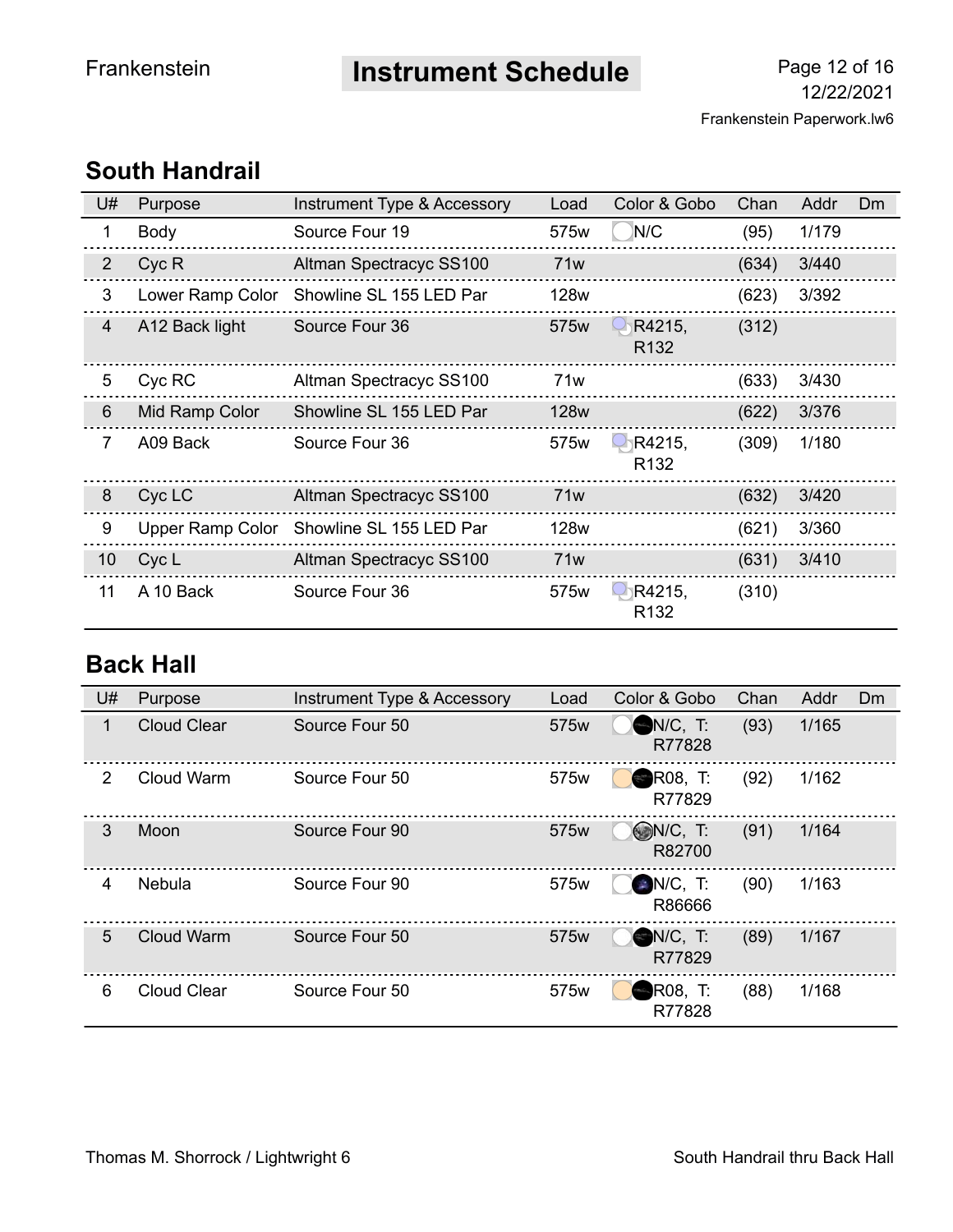**Instrument Schedule** Page 13 of 16

| U#             | Purpose             | Instrument Type & Accessory | Load             | Color & Gobo               | Chan  | Addr  | <b>Dm</b> |
|----------------|---------------------|-----------------------------|------------------|----------------------------|-------|-------|-----------|
|                | Ramp Light          | Strand 6x9                  | 500w             | N/C                        | (496) | 1/39  |           |
| 2              | Step Light          | Strand 6x9                  | 500 <sub>w</sub> | N/C                        | (496) | 1/39  |           |
| 3              | $A1 \setminus Side$ | Source Four 26              | 575w             | R <sub>132</sub>           | (101) | 1/6   |           |
| 4              | $A5 \setminus Side$ | Source Four 26              | 575w             | R <sub>132</sub>           | (105) | 1/5   |           |
| $\overline{5}$ | <b>Alley Side</b>   | Source Four 26+Top Hat      | 575w             | R371                       | (84)  | 1/4   |           |
| $6\phantom{1}$ | Side Breakup        | Source Four 36              | 575w             | <b>ODR87, T:</b><br>R77208 | (51)  | 1/2   |           |
| 7              | Side Gobo           | Source Four 36              | 757w             | <b>ODR87, T:</b><br>R77208 | (57)  | 1/9   |           |
| 8              | Door Bax            | Source Four 36              | 575w             | R <sub>132</sub>           | (72)  | 1/8   |           |
| 9              | Worklight           | Source Four 50+Top Hat      | 575w             | R74                        | (495) | 1/177 |           |

## **East Handrail**

## **East Mid Handrail**

| U# | Purpose               | Instrument Type & Accessory | Load             | Color & Gobo | Chan | Addr | Dm |
|----|-----------------------|-----------------------------|------------------|--------------|------|------|----|
|    | Alley Far             | Source Four 26+Top Hat      | 575 <sub>w</sub> | R371         | (85) | 1/4  |    |
|    | Creature Side<br>Push | Source Four 26+Top Hat      | 575w             |              | (82) | 1/7  |    |
|    | Creature Side<br>Push | Source Four 26+Top Hat      | 575 <sub>w</sub> |              | (81) | 1/7  |    |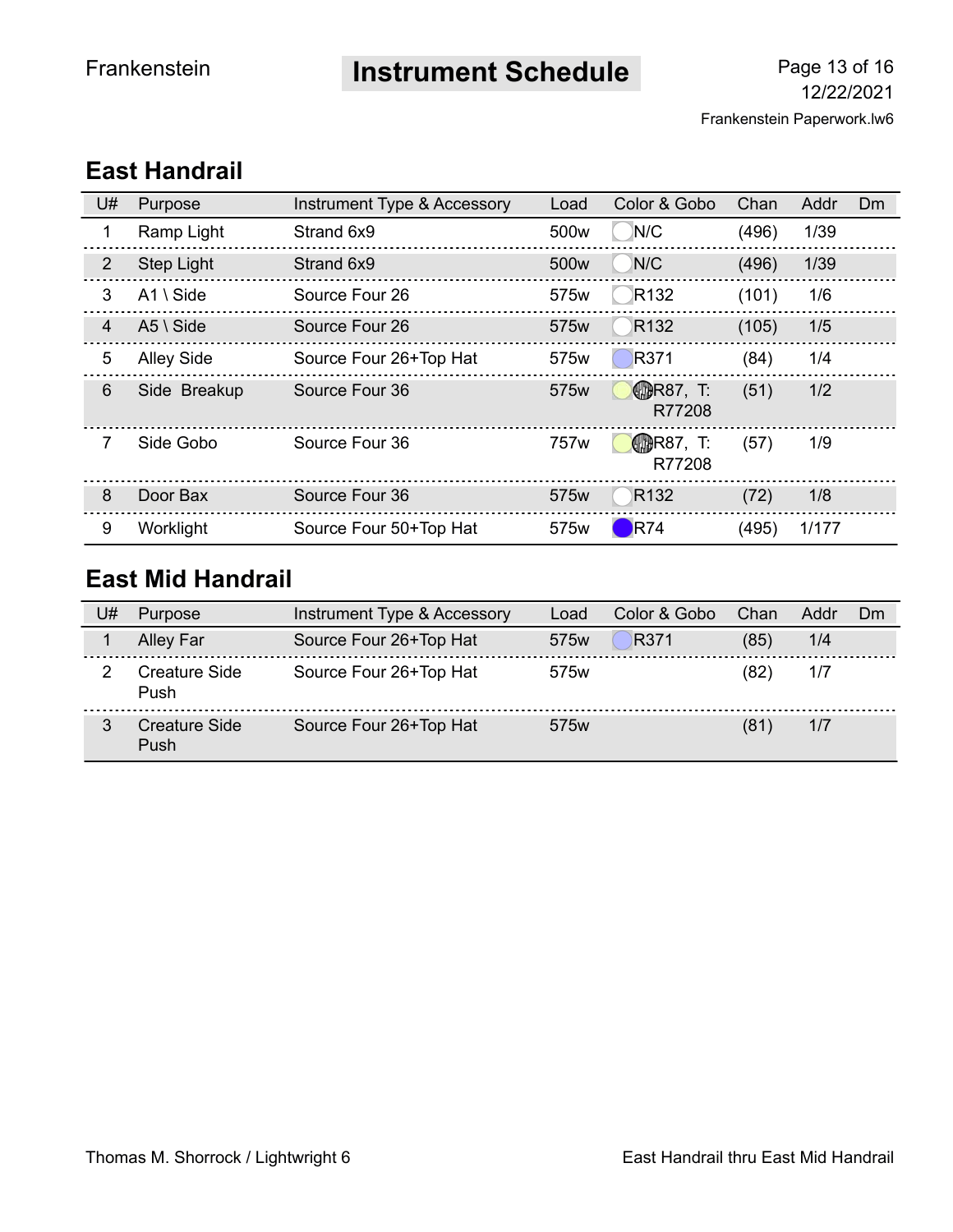**Instrument Schedule** Page 14 of 16

| U#             | Purpose           | Instrument Type & Accessory | Load | Color & Gobo                | Chan  | Addr  | <b>Dm</b> |
|----------------|-------------------|-----------------------------|------|-----------------------------|-------|-------|-----------|
| 1              | Ramp Light        | Strand 6x9                  | 500w | N/C                         | (498) | 1/36  |           |
| $\overline{2}$ | Step Light        | Strand 6x9                  | 500w | N/C                         | (498) | 1/36  |           |
| 3              | A2 Side           | Source Four 36              | 575w | R62, R132                   | (202) | 1/35  |           |
| 4              | A4 Side           | Source Four 36              | 575w | R62, R132                   | (204) | 1/33  |           |
| 5              | <b>Alley Side</b> | Source Four 26+Top Hat      | 575w | R371                        | (87)  | 1/27  |           |
| 6              | Side Gobo         | Source Four 36              | 575w | <b>BR372, T:</b><br>R77208  | (56)  | 1/26  |           |
| 7              | A8 Side           | Source Four 36              | 575w | R62, R132                   | (208) | 1/25  |           |
| 8              | Side Gobo         | Source Four 36              | 575w | <b>OBR371, T:</b><br>R77208 | (62)  | 1/24  |           |
| 9              | Sail Color        | Source Four 26+Top Hat      | 575w | $\bigtriangledown$ R26      | (76)  | 1/175 |           |
| 10             | Sail Color        | Source Four 26+Top Hat      | 575w | R74                         | (77)  | 1/176 |           |
| 11             | Worklight         | Source Four 50+Top Hat      | 575w | R74                         | (495) |       |           |

## **West Handrail**

## **West Mid Handrail**

| U# | Purpose           | Instrument Type & Accessory | Load | Color & Gobo | <b>Chan</b> | Addr | Dm |
|----|-------------------|-----------------------------|------|--------------|-------------|------|----|
|    | <b>Alley Side</b> | Source Four 26+Top Hat      | 575w | R371         | (86)        |      |    |

## **East Boom #1**

| U#             | <b>Purpose</b>  | Instrument Type & Accessory | Load             | Color & Gobo       | Chan  | Addr  | Dm |
|----------------|-----------------|-----------------------------|------------------|--------------------|-------|-------|----|
|                | Green Wash Near | Source Four 36+Top Hat      | 575 <sub>w</sub> | $\Box$ R73         | (121) | 1/151 |    |
| $\overline{2}$ | Purp Wash Near  | Source Four 36+Top Hat      | 575 <sub>w</sub> | $\blacksquare$ R48 | (131) | 1/153 |    |
| 3              | Green Wash Far  | Source Four 26+Top Hat      | 575 <sub>w</sub> | $\bigcirc$ R73     | (122) | 1/152 |    |
| 4              | Purp Wash Far   | Source Four 26+Top Hat      | 575w             | R48                | (132) | 1/154 |    |
| 5              | Mover           | VariLite 1000 TSD           | $1.1$ kW         |                    | (651) | 3/1   |    |
| 6              | VL Power        | Non Dim Circuit             | $1.1$ kW         |                    | (999) | 1/156 |    |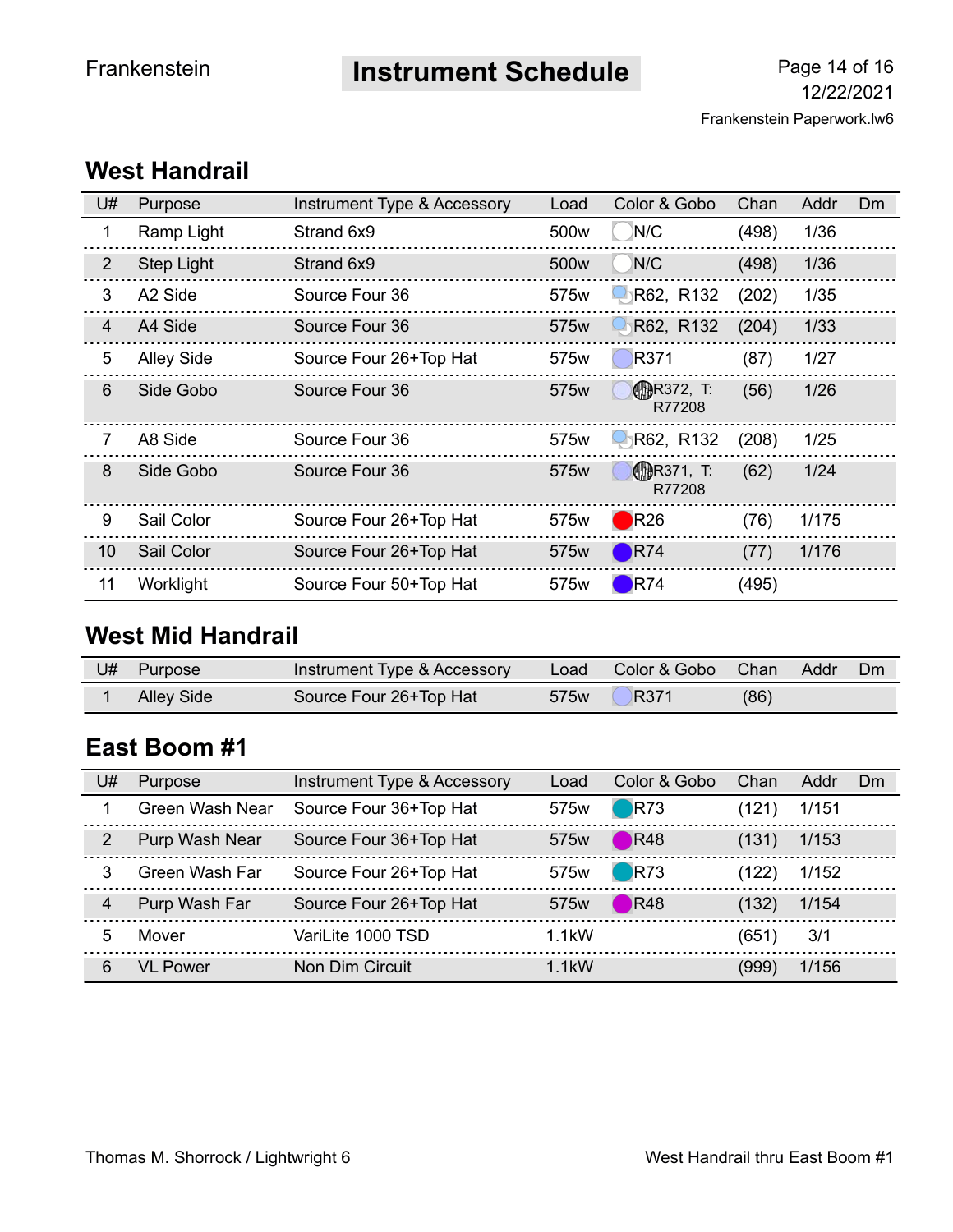**Instrument Schedule** Page 15 of 16

## **East Boom #2**

| U# | <b>Purpose</b> | Instrument Type & Accessory | Load             | Color & Gobo | Chan  | Addr | Dm |
|----|----------------|-----------------------------|------------------|--------------|-------|------|----|
|    | Warm X Near    | Source Four 26+Top Hat      | 575w             | <b>R03</b>   | (141) | 1/1  |    |
|    | Cool X Near    | Source Four 26+Top Hat      | 575w             | <b>R64</b>   | (241) | 1/13 |    |
|    | Warm X Far     | Source Four 36+Top Hat      | 575w             | <b>R03</b>   | (142) | 1/1  |    |
|    | Cool X Far     | Source Four 36+Top Hat      | 575 <sub>w</sub> | <b>R64</b>   | (242) | 1/13 |    |

## **East Ladder #1**

| U# | Purpose   | Instrument Type & Accessory | Load             | Color & Gobo   | Chan           | Addr | - Dm |
|----|-----------|-----------------------------|------------------|----------------|----------------|------|------|
|    | Warm Near | Source Four 36              | 575w             | R03            | $(143)$ $1/11$ |      |      |
|    | Cool Near | Source Four 36              | 575 <sub>w</sub> | $\bigcirc$ R64 | $(243)$ $1/10$ |      |      |
|    | Warm Far  | Source Four 26              | 575 <sub>w</sub> | <b>R03</b>     | $(144)$ $1/11$ |      |      |
|    | Cool Far  | Source Four 26              | 575 <sub>w</sub> | <b>R64</b>     | (244)          | 1/10 |      |

## **West Boom #1**

| U# | Purpose         | Instrument Type & Accessory | Load             | Color & Gobo   | Chan  | Addr  | Dm |
|----|-----------------|-----------------------------|------------------|----------------|-------|-------|----|
|    | Green Wash Near | Source Four 36+Top Hat      | 575 <sub>w</sub> | $\bigcirc$ R73 | (124) | 1/181 |    |
| 2  | Purp Wash Near  | Source Four 36+Top Hat      | 575 <sub>w</sub> | R48            | (134) | 1/183 |    |
| 3  | Green Wash Far  | Source Four 26+Top Hat      | 575 <sub>w</sub> | $\bigcirc$ R73 | (123) | 1/182 |    |
| 4  | Purp Wash Far   | Source Four 26+Top Hat      | 575 <sub>w</sub> | R48            | (133) | 1/184 |    |
| 5  | Mover           | VariLite 1000 TSD           | $1.1$ kW         |                | (652) | 3/28  |    |
| 6  | VL Power        | Non Dim Circuit             | $1.1$ kW         |                | (999) | 1/185 |    |

## **West Boom #2**

| U# | <b>Purpose</b> | Instrument Type & Accessory | Load             | Color & Gobo | Chan  | Addr | . Dm |
|----|----------------|-----------------------------|------------------|--------------|-------|------|------|
|    | Warm X Near    | Source Four 26+Top Hat      | 575w             | <b>R03</b>   | (145) | 1/34 |      |
|    | Cool X Near    | Source Four 26+Top Hat      | 575 <sub>w</sub> | <b>R64</b>   | (245) | 1/32 |      |
|    | Warm X Far     | Source Four 36+Top Hat      | 575w             | <b>R03</b>   | (146) | 1/34 |      |
|    | Cool X Far     | Source Four 36+Top Hat      | 575 <sub>w</sub> | <b>R64</b>   | (246) | 1/32 |      |